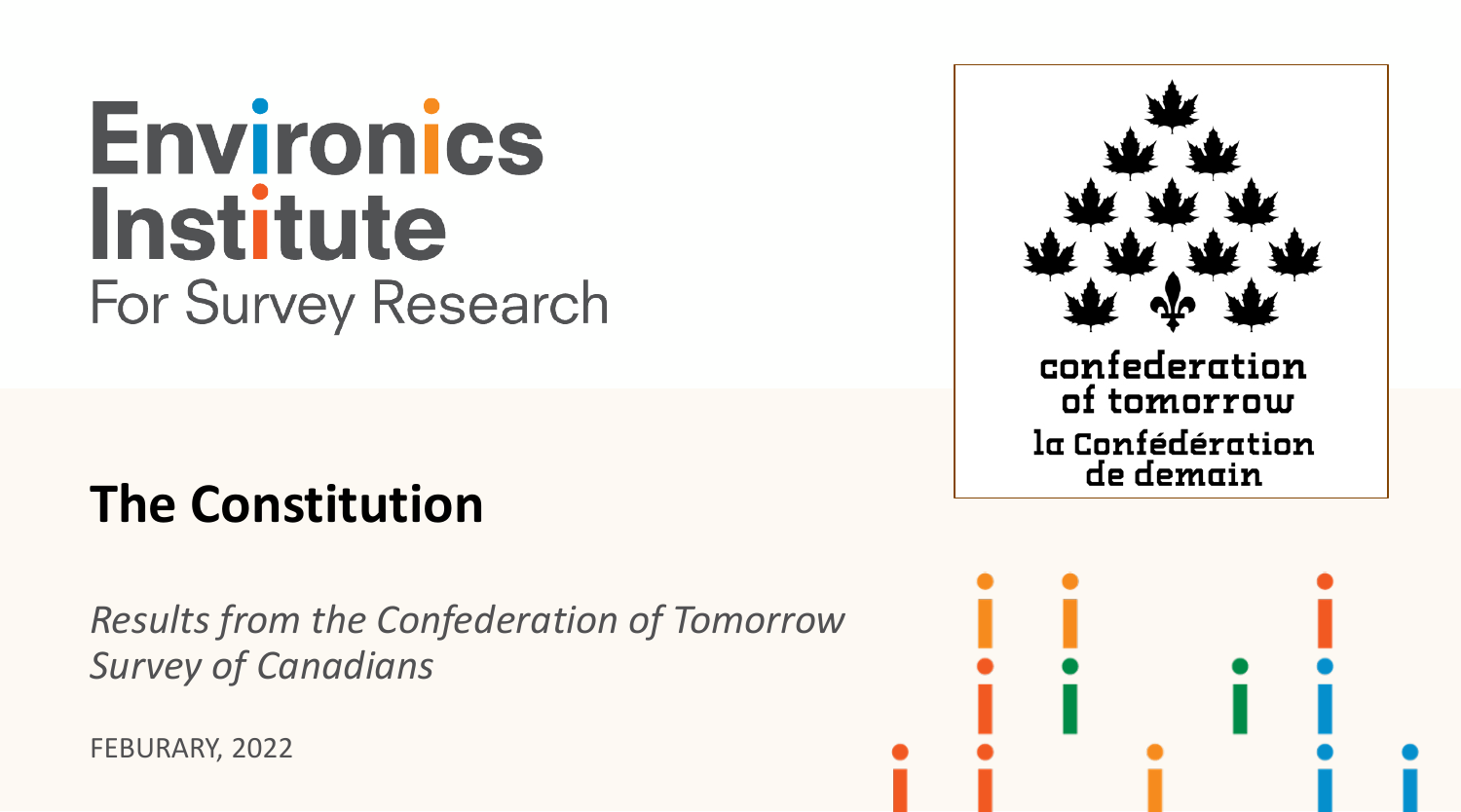## **Notes (1)**

- 8 in 10 Canadians have heard of the Charter of Rights and Freedoms
- Of those who have heard of the Charter, 9 in 10 say it has been a good thing for Canada
- Opinions are divided as to whether we should re-start constitutional talks to make major changes in how Canada is governed: about 1 in 3 favour re-starting talks, but slightly more favour improving things within the existing constitution, and slightly fewer do not express an opinion
- Across six areas, similar proportions favour re-starting constitutional talks, but the proportion favouring this option is slightly higher in the case of the monarchy
- Francophone Quebecers are most likely to favour re-starting constitutional talks in the case of the monarchy
- Albertans are most likely to favour re-starting constitutional talks in the case of equalization
- Indigenous Peoples are 15 points more likely that non-Indigenous peoples to favour re-starting constitutional talks in the case of the Indigenous rights
- Younger francophones in Quebec are less likely than their older counterparts to favour re-starting constitutional talks to address Quebec's place in the federation**Environics**

**Institute**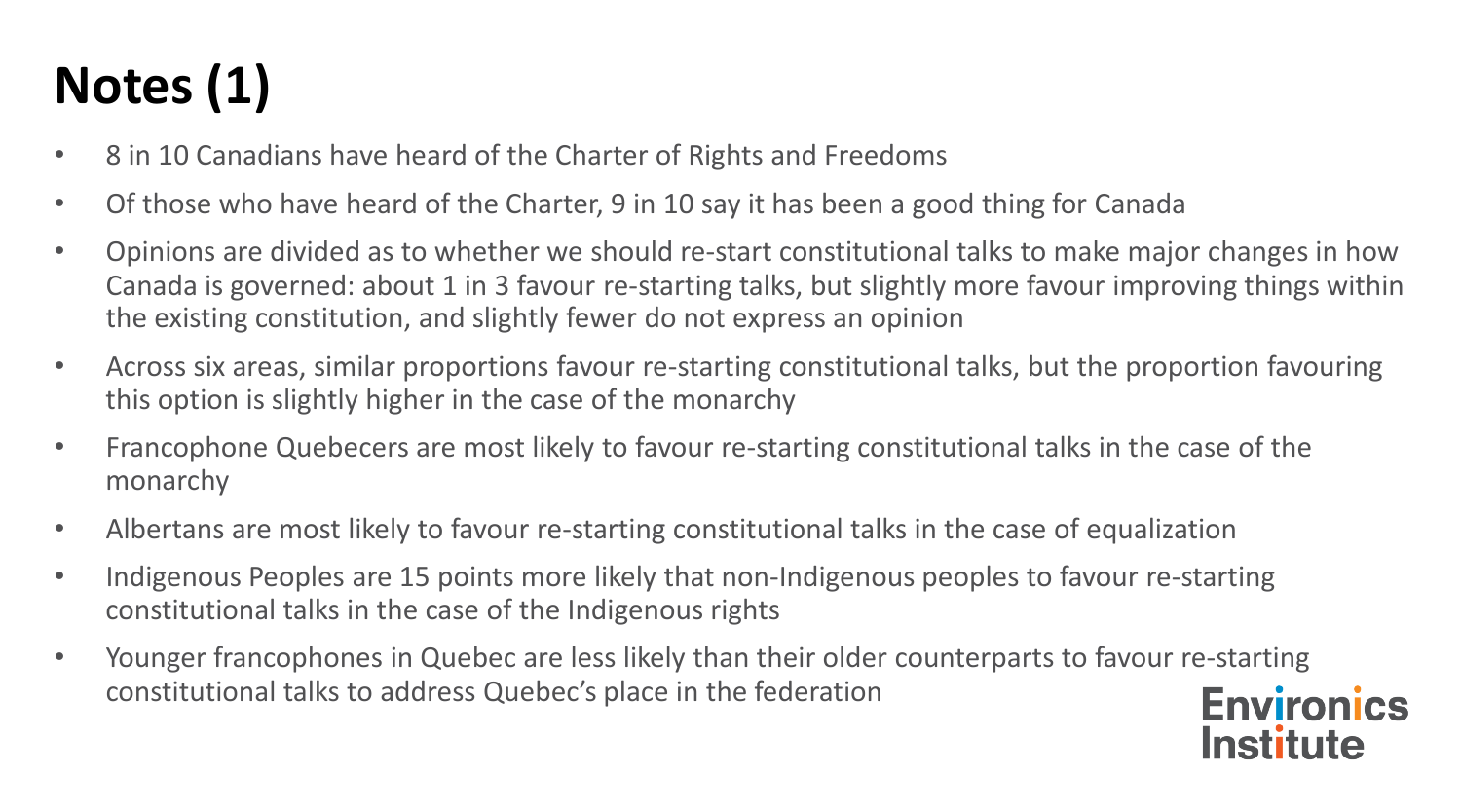## **Notes (2)**

- 1 in 2 Canadians place some importance, personally, on Quebec's signing the Constitution
- Francophone Quebecers are no more likely than are other Canadians to place some importance on Quebec's signing the Constitution
- Younger francophones in Quebec are less likely than their older counterparts to place some importance on Quebec's signing the Constitution
- Canadians are almost three times more likely to say the Supreme Court rather than Parliament should have the final say when a law contravenes the Charter
- Overall, views do not vary significantly when the question refers to a provincial legislature rather than Parliament; there is however some minor variation among Quebec francophones
- Francophone Quebecers remain more evenly divided than other Canadians on the question of whether a legislature should be allowed to override the Charter
- Views on these questions are not changed since 2020 (despite the evolving debate about Bill 21)

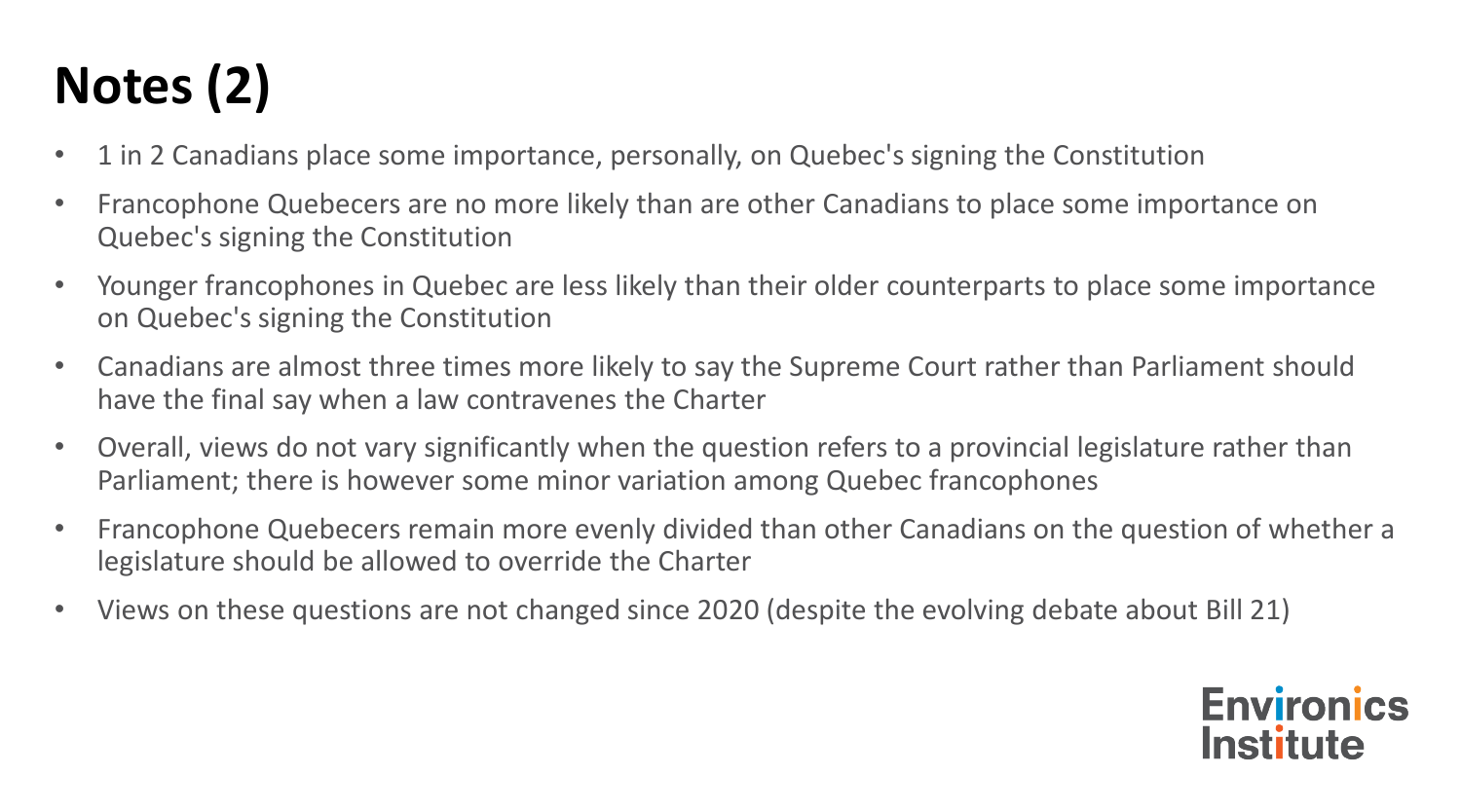## **The Charter of Rights and Freedoms**



**Institute** 

Now I would like to ask you whether or not you have heard of the Canadian Charter of Rights and Freedoms?

In general, do you think the Charter of Rights and Freedoms is a very good thing, a good thing, a bad thing or a very bad thing for Canada?

2018 – Environics Institute (Focus Canada)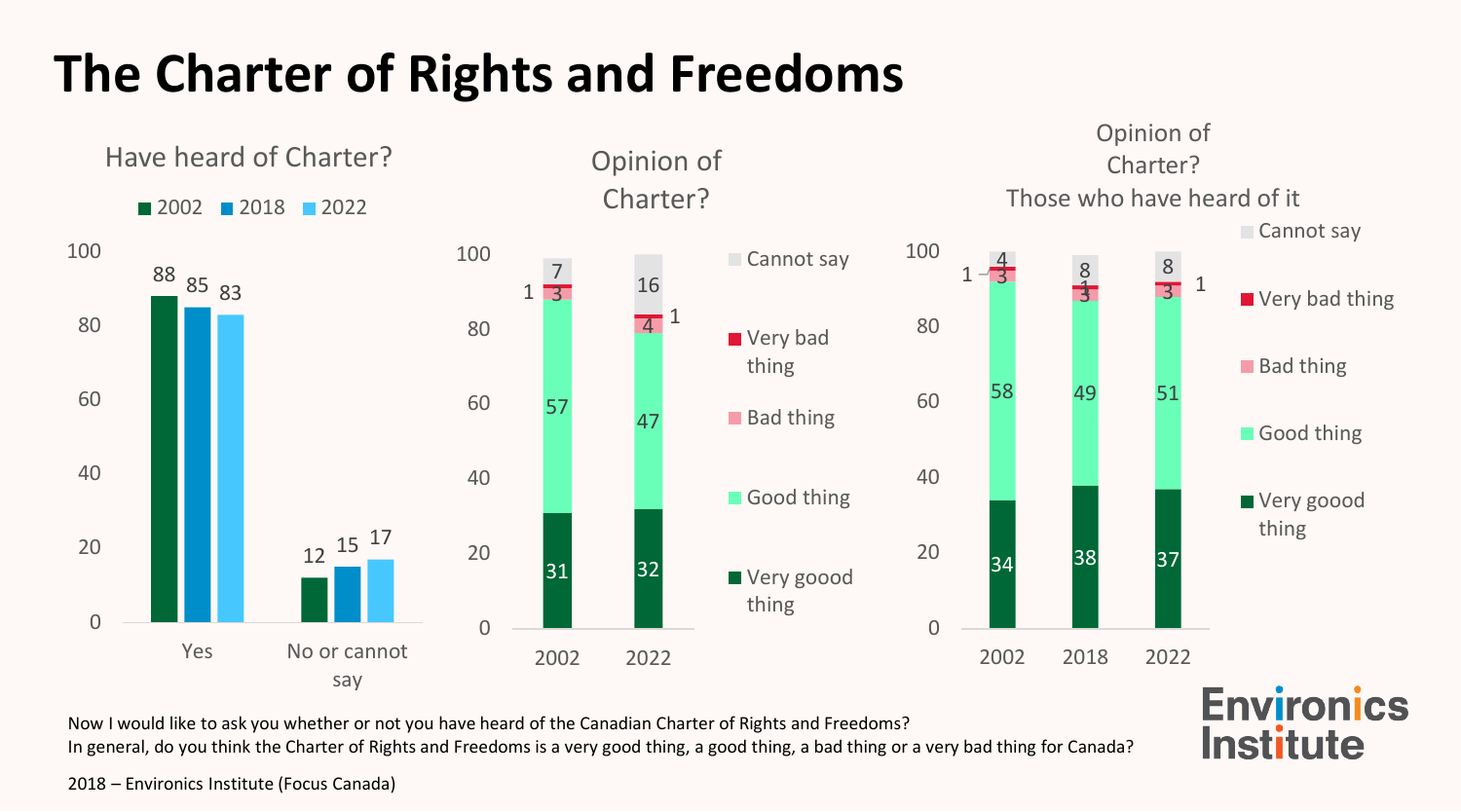

#### Canada

Re-start constitutional talks to negotiate significant changes

 $\blacksquare$  Improve things as much as possible under Canada's current constitution

Neither / no opinion

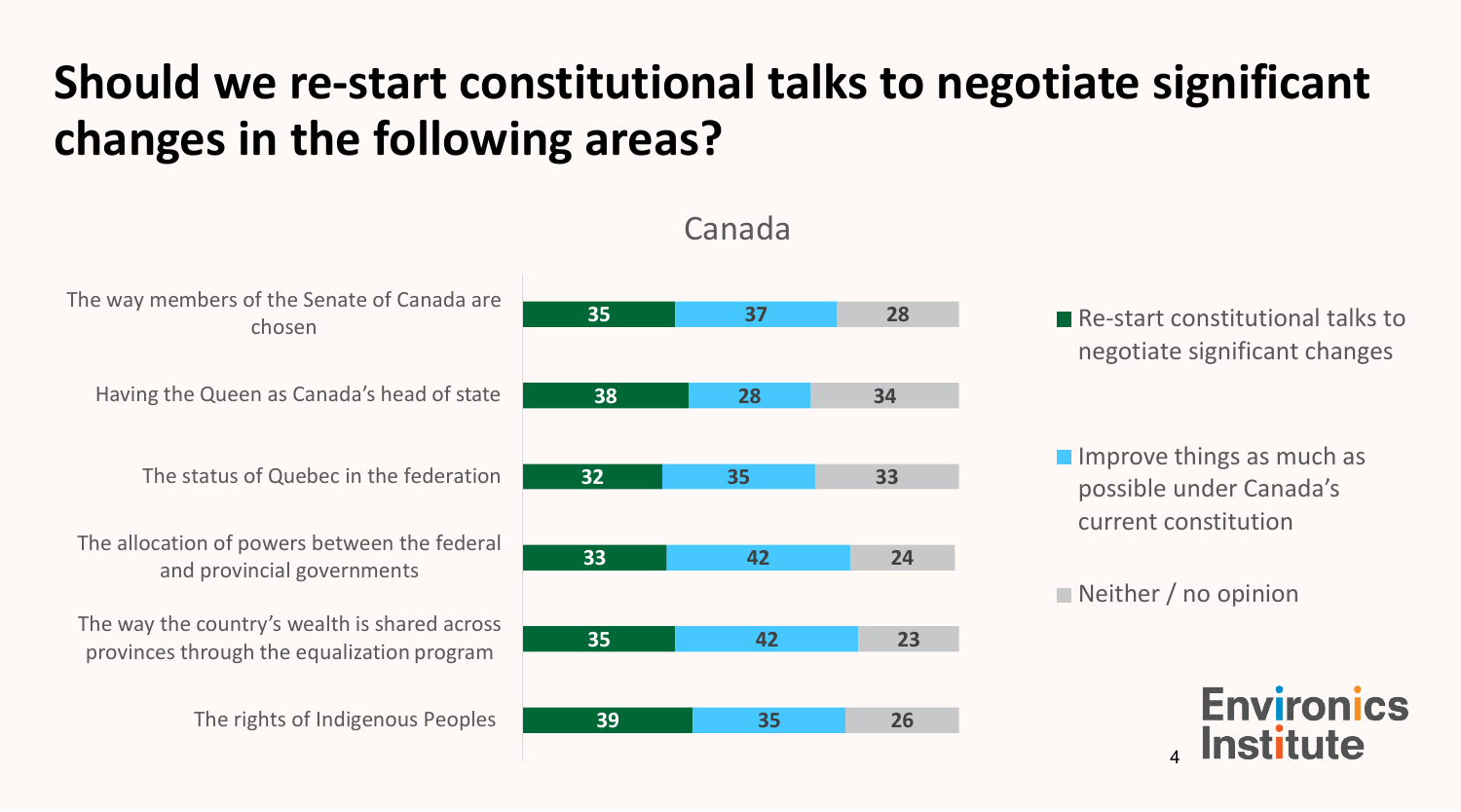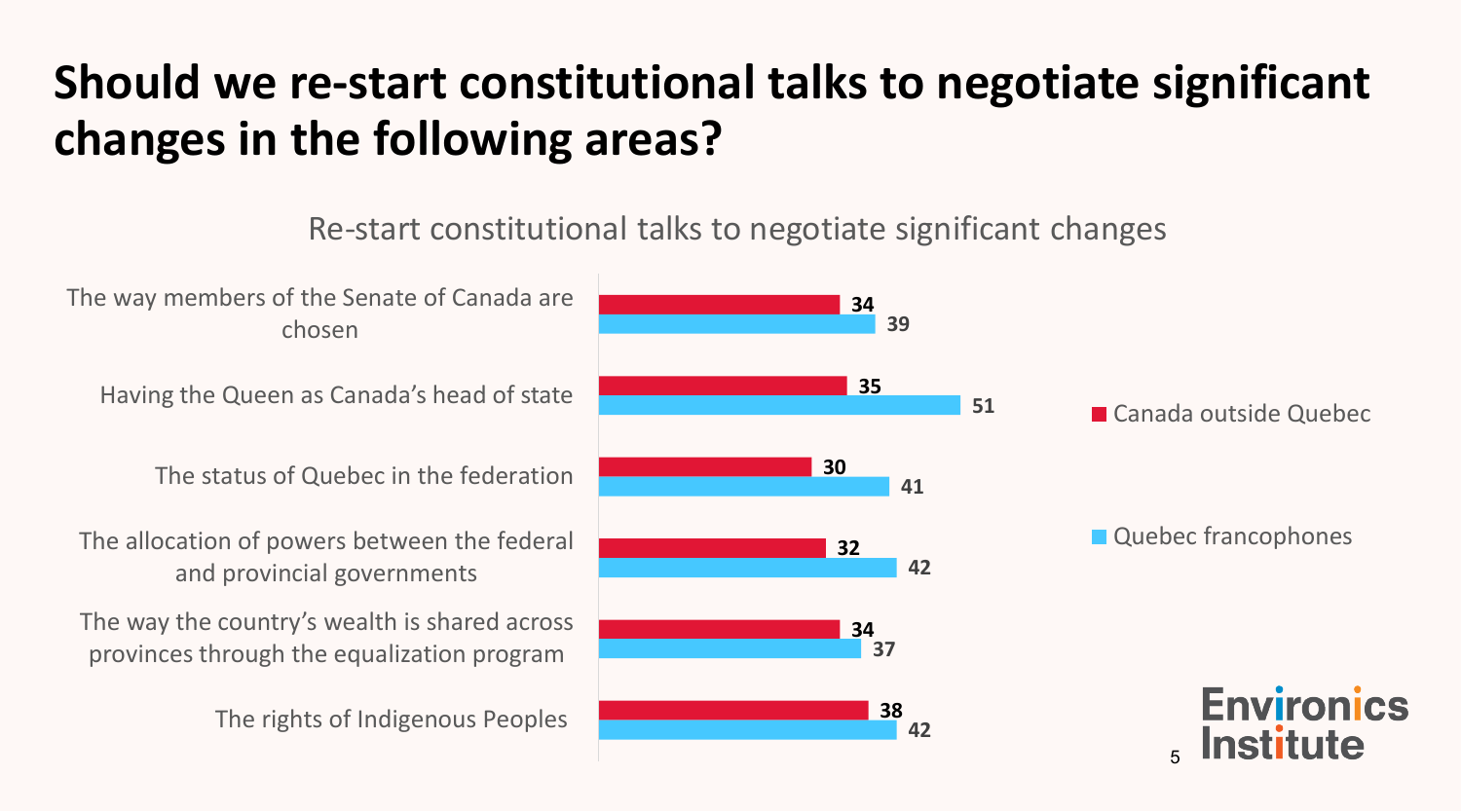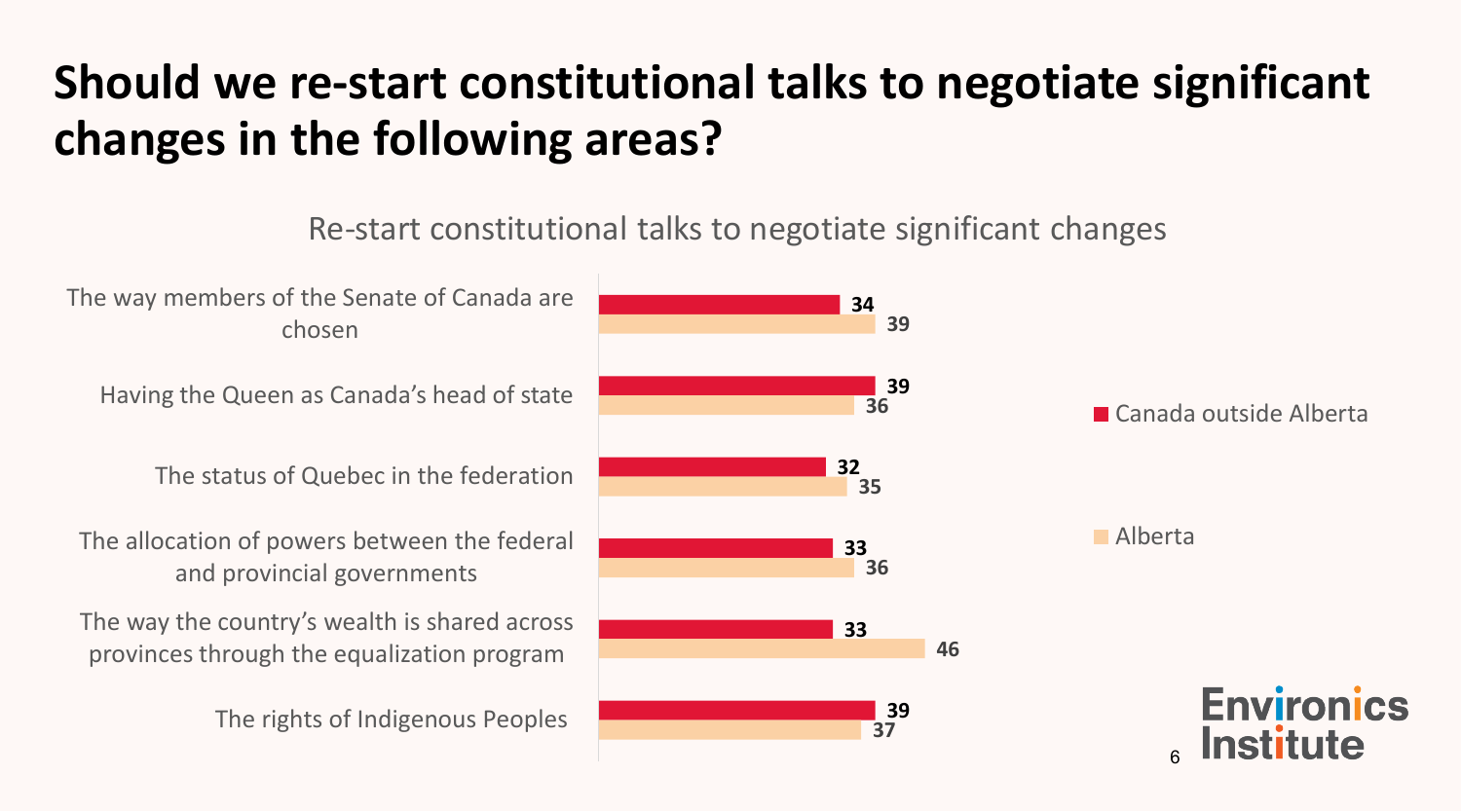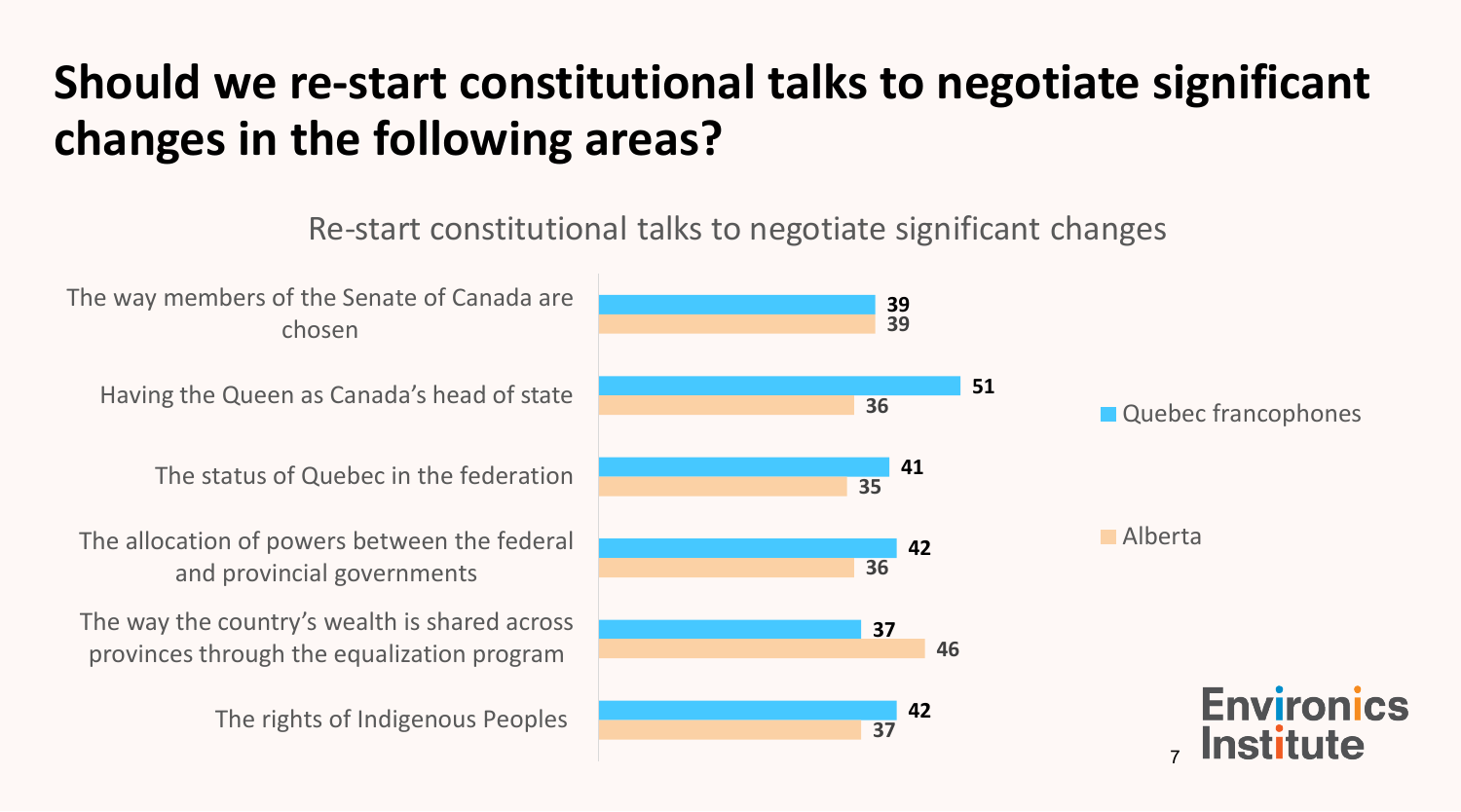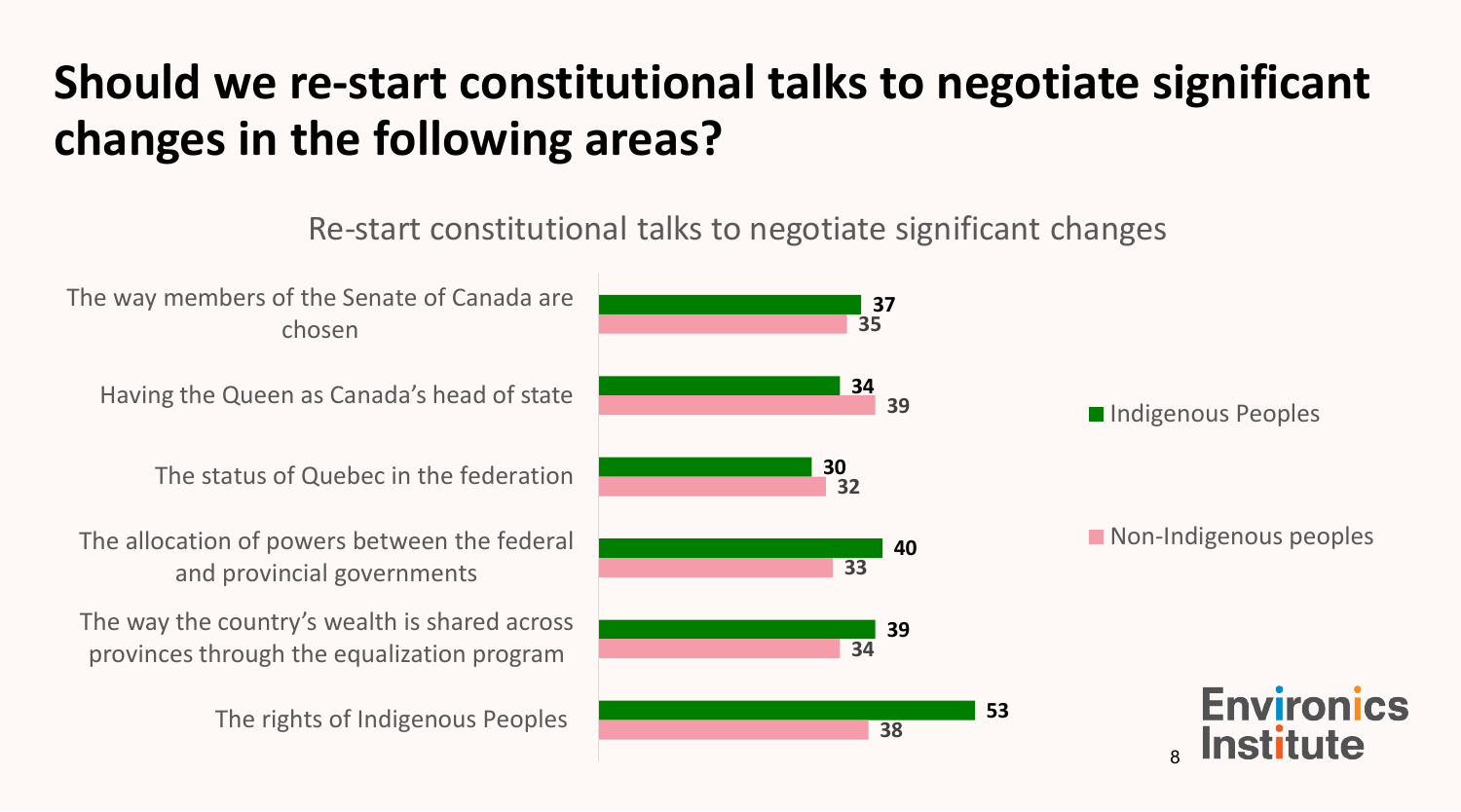Re-start constitutional talks to negotiate significant changes



9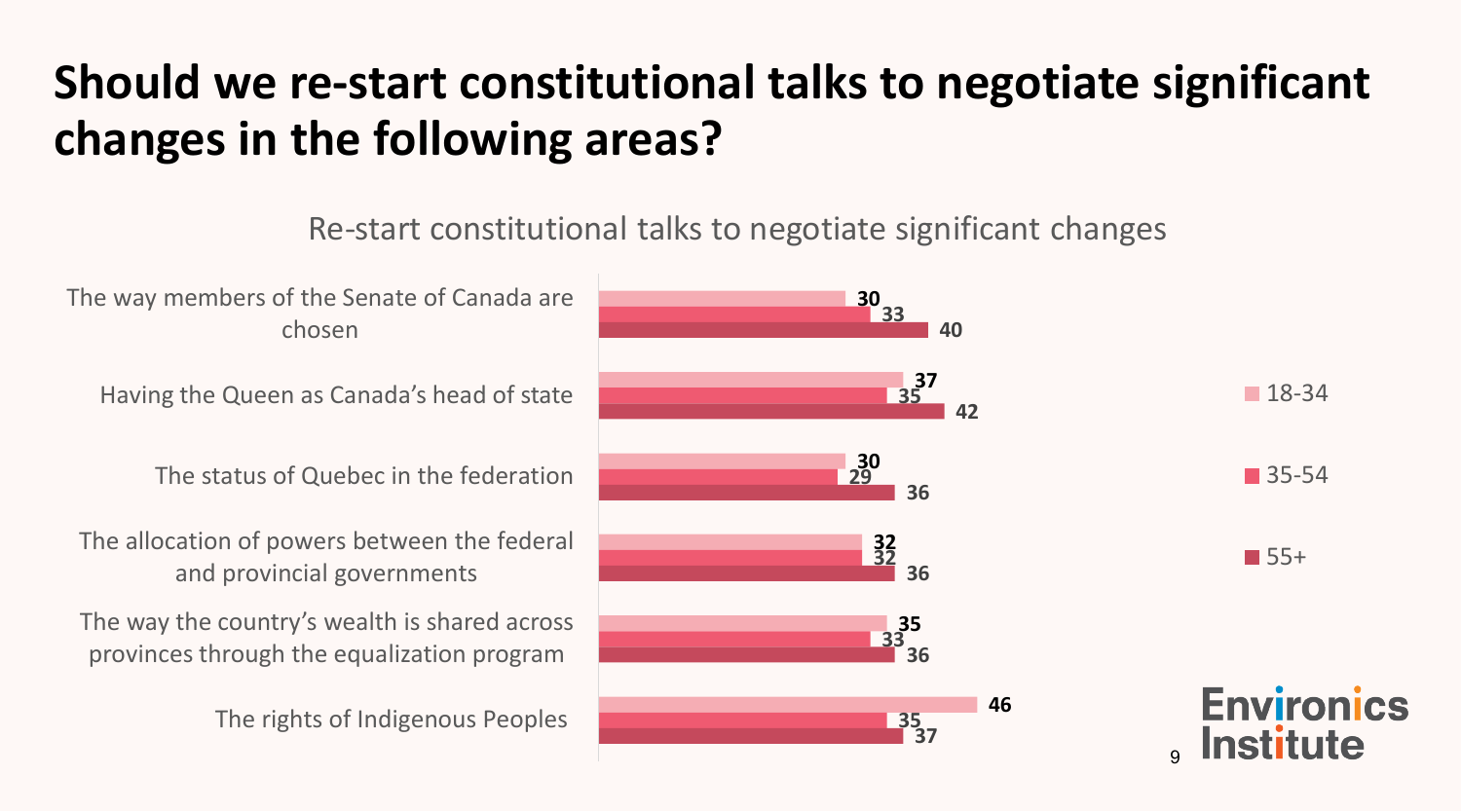#### **Should we re-start constitutional talks to negotiate significant changes in the following areas?** *Quebec francophones only*

#### Re-start constitutional talks to negotiate significant changes

The way members of the Senate of Canada are chosen

Having the Queen as Canada's head of state

The status of Quebec in the federation

The allocation of powers between the federal and provincial governments

The way the country's wealth is shared across provinces through the equalization program

The rights of Indigenous Peoples

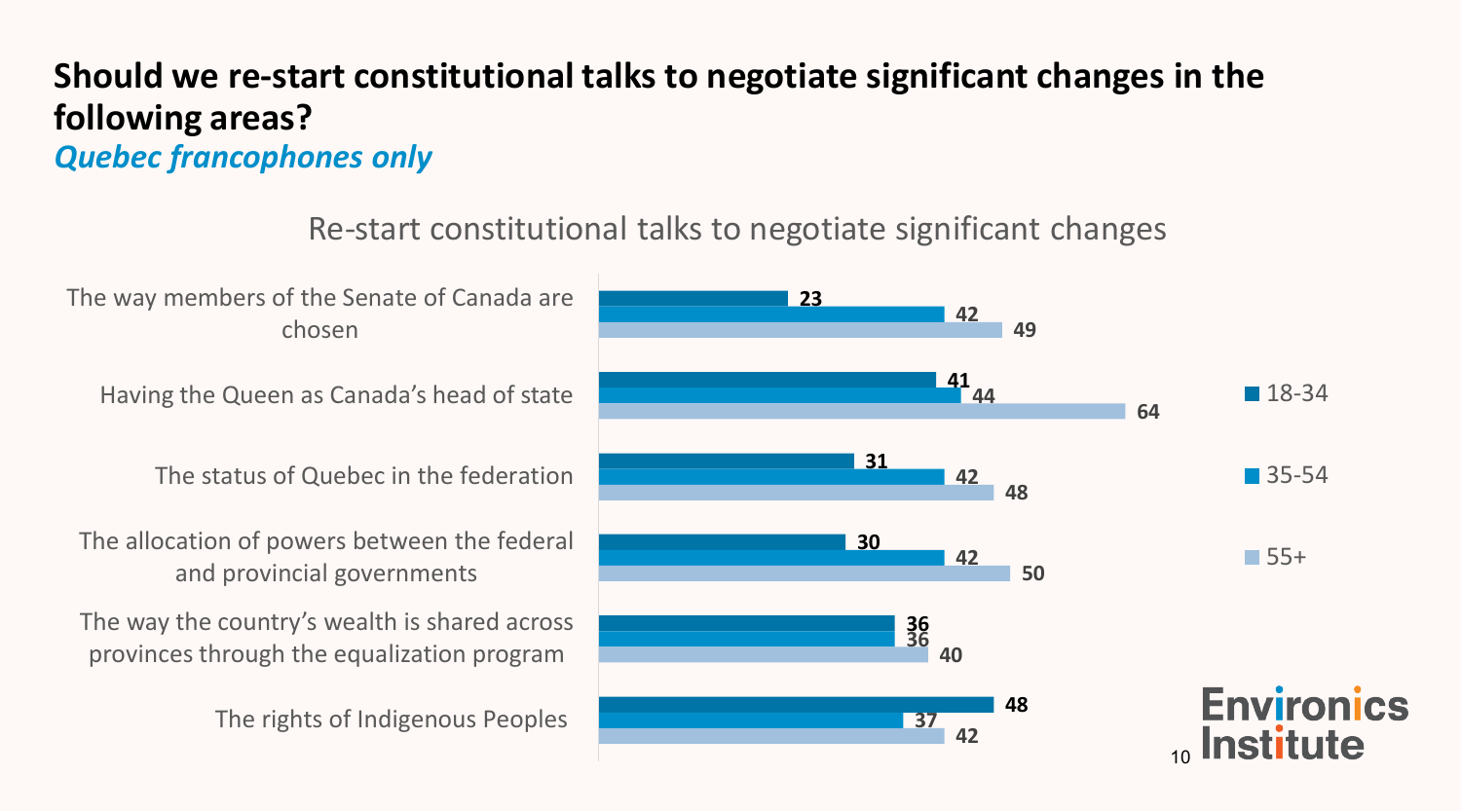#### **Should we re-start constitutional talks to negotiate significant changes in the following areas?** *Prairie provinces only*

#### Re-start constitutional talks to negotiate significant changes

The way members of the Senate of Canada are **31 34** chosen **49 31** Having the Queen as Canada's head of state  $18-34$ **40 36 27** The status of Quebec in the federation ■ 35-54 **30 44** The allocation of powers between the federal **32**  $\blacksquare$  55+ **32** and provincial governments **40** The way the country's wealth is shared across **36 38** provinces through the equalization program **52 Environics 40** The rights of Indigenous Peoples **34 Institute 37**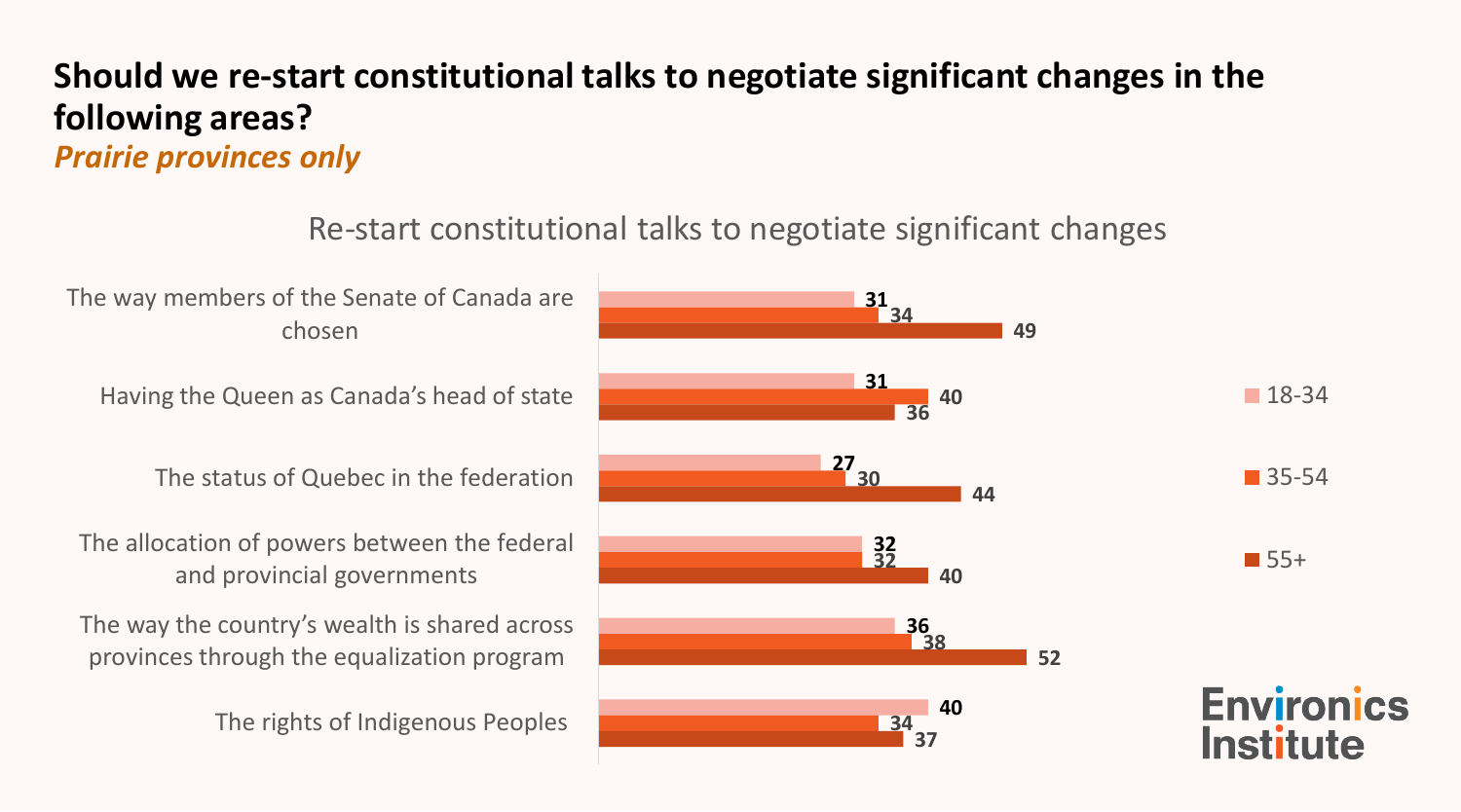### **What importance do you, personally, place on Quebec's signing the Constitution?**



As you may know, Quebec is the only province that did not sign the new Constitution that Canada adopted in 1982. What importance do you, personally, place on Quebec's signing the Constitution?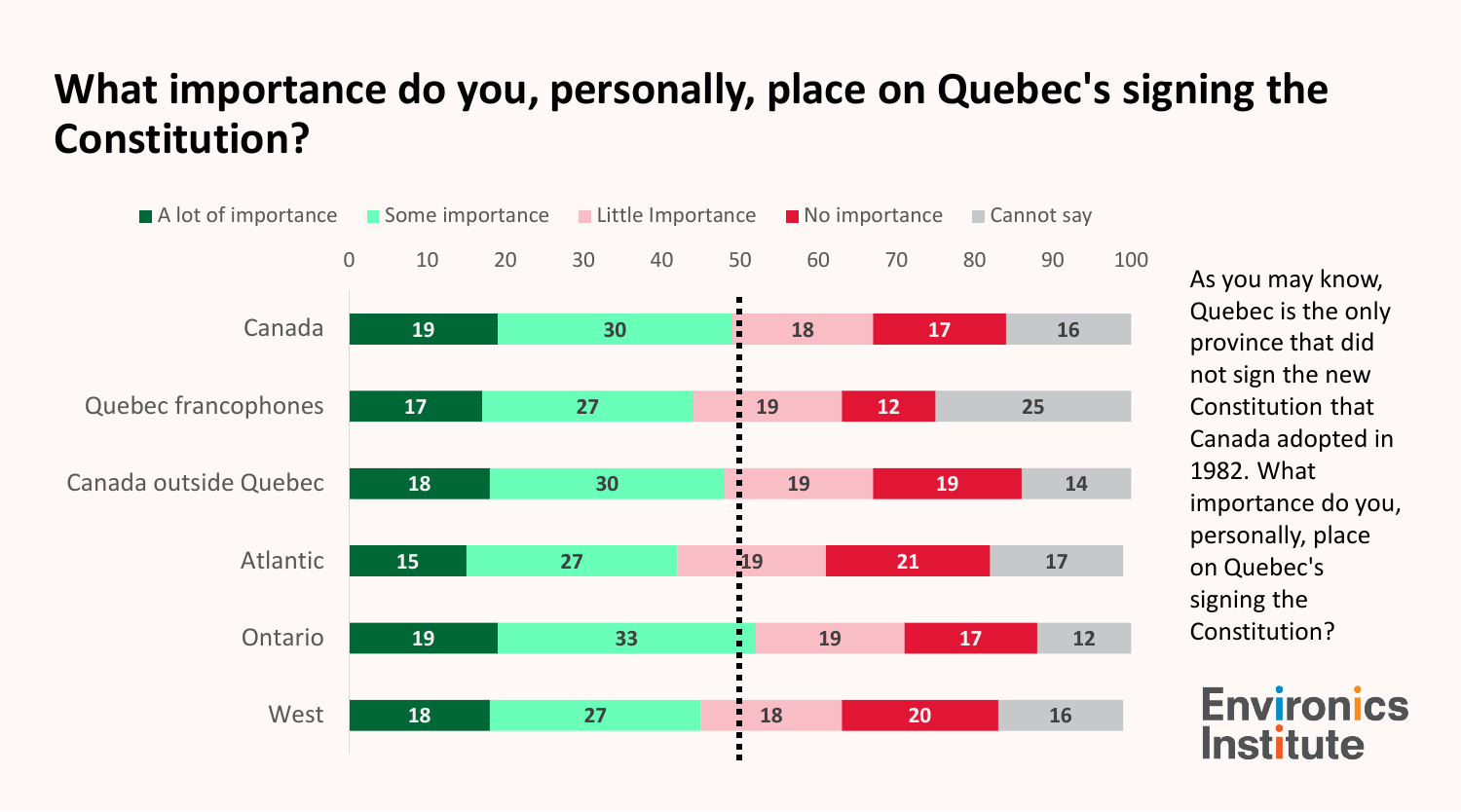### **What importance do you, personally, place on Quebec's signing the Constitution?**

A lot or some importance



As you may know, Quebec is the only province that did not sign the new Constitution that Canada adopted in 1982. What importance do you, personally, place on Quebec's signing the Constitution?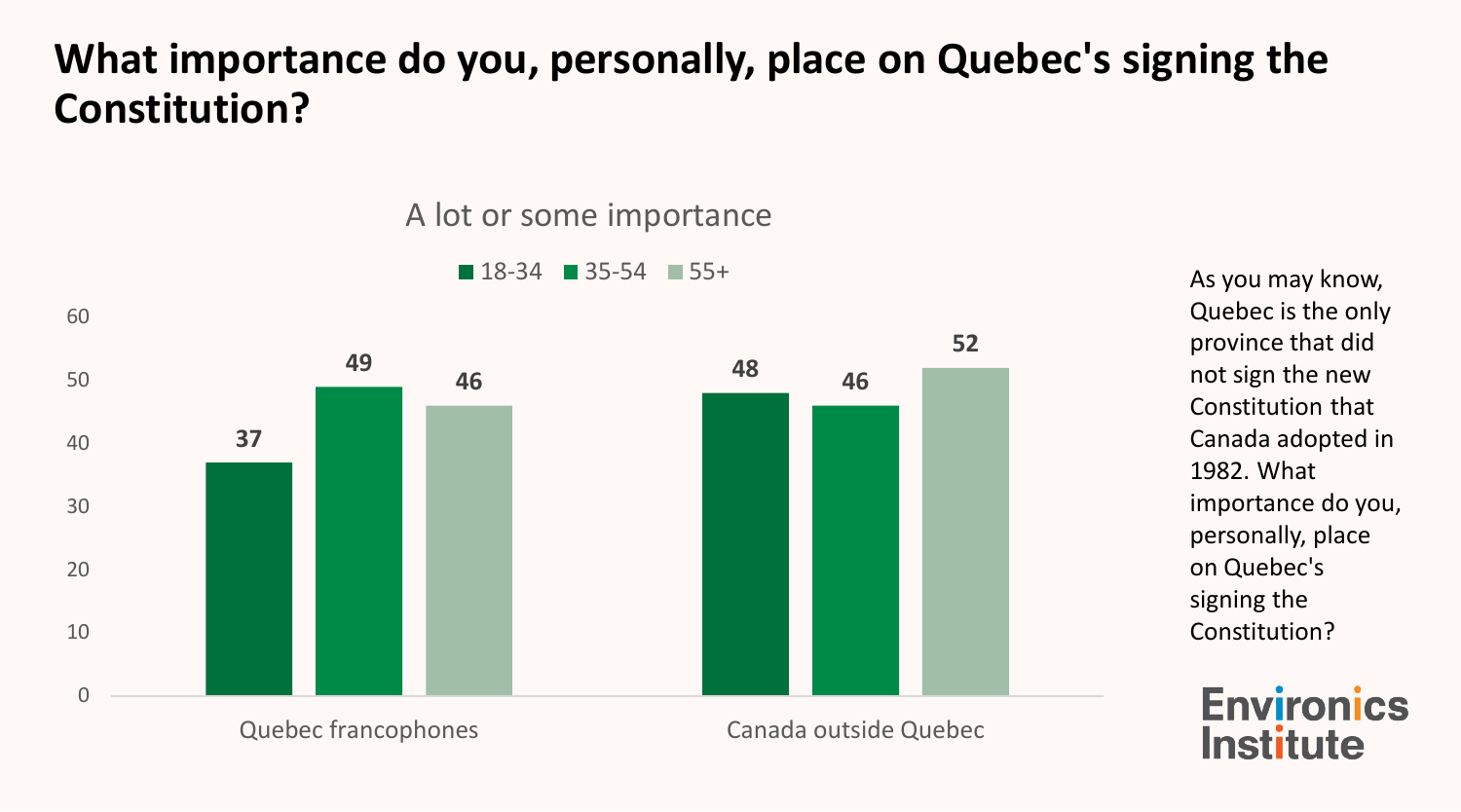### **What importance do you, personally, place on Quebec's signing the Constitution?** *Quebec only, by provincial vote intention*

A lot or some importance



As you may know, Quebec is the only province that did not sign the new Constitution that Canada adopted in 1982. What importance do you, personally, place on Quebec's signing the Constitution?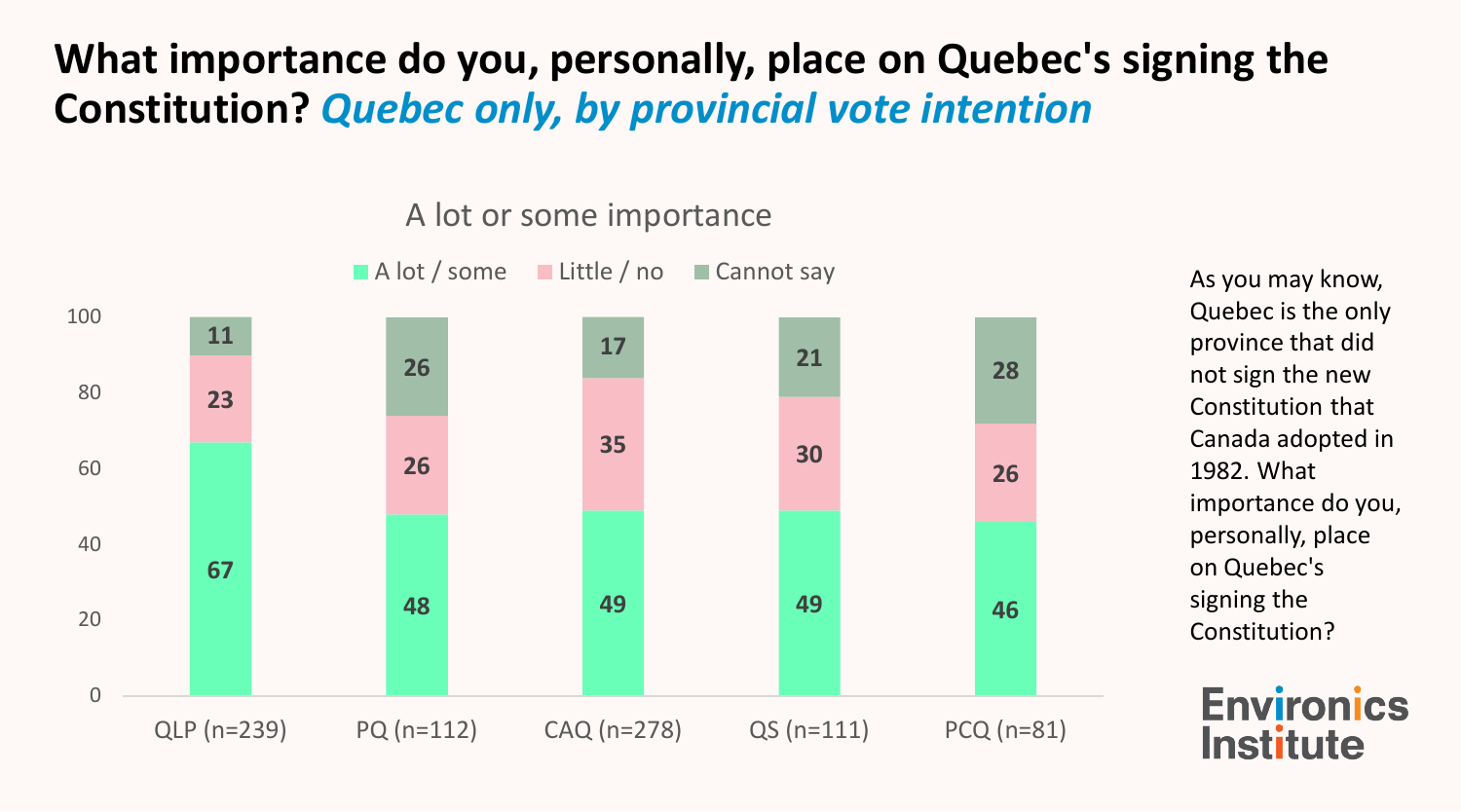

*[q44] When Parliament passes a law but the Supreme Court of Canada says it is unconstitutional on the grounds that it conflicts with the Charter of Rights, who should have the final say, Parliament or the Supreme Court?*

1987 – York University 1999 – IRPP 2002 – CRIC 2018 – Environics Institute (Focus Canada)

\* 2018: question asked only to those who had heard of the Charter (85% of total sample)

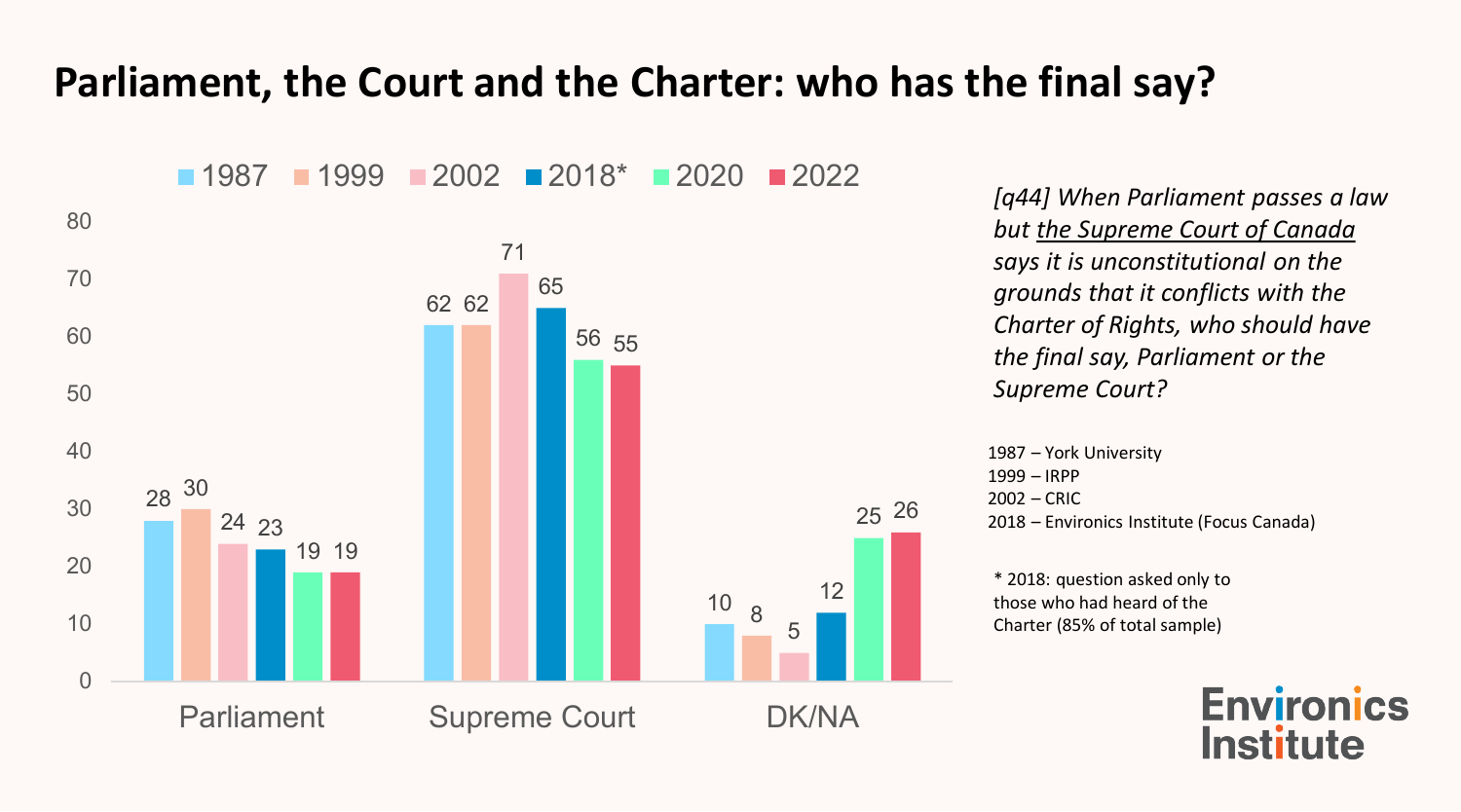

*2022 – Version A (50% of sample): When Parliament passes a law but the Supreme Court of Canada says it is unconstitutional on the grounds that it conflicts with the Charter of Rights, who should have the final say, Parliament or the Supreme Court?*

*2022 – Version B (50% of sample): When a provincial legislature [in Quebec: the National Assembly] passes a law but the Supreme Court of Canada says it is unconstitutional on the grounds that it conflicts with the Charter of Rights, who should have the final say, the provincial legislature or the Supreme Court?*

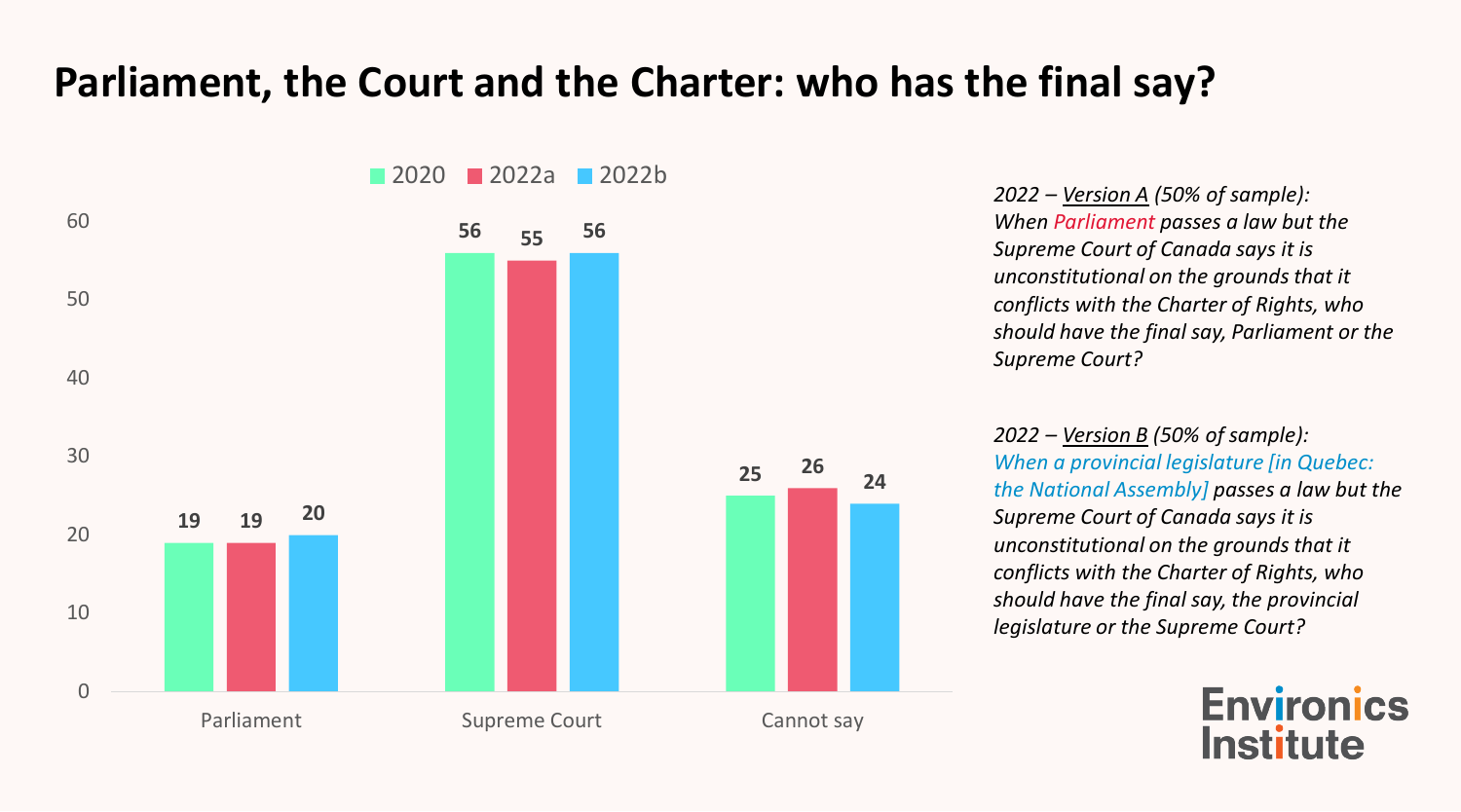**Parliament should have final say (version A) Prov.** leg. should have final say (version B)



*2022 – Version A (50% of sample): When Parliament passes a law but the Supreme Court of Canada says it is unconstitutional on the grounds that it conflicts with the Charter of Rights, who should have the final say, Parliament or the Supreme Court?*

*2022 – Version B (50% of sample): When a provincial legislature [in Quebec: the National Assembly] passes a law but the Supreme Court of Canada says it is unconstitutional on the grounds that it conflicts with the Charter of Rights, who should have the final say, the provincial legislature or the Supreme Court?*

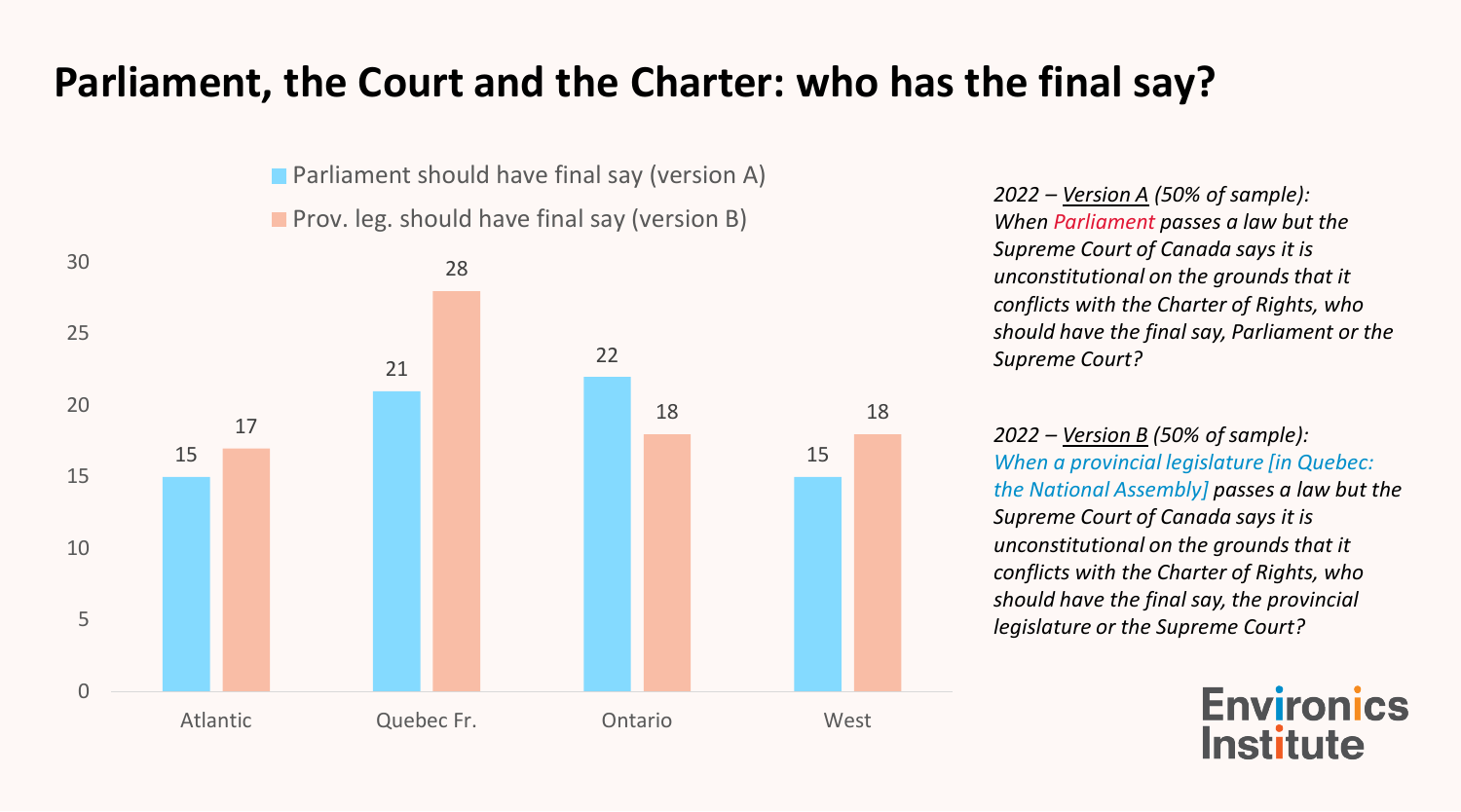

*[q44] When Parliament passes a law but the Supreme Court of Canada says it is unconstitutional on the grounds that it conflicts with the Charter of Rights, who should have the final say, Parliament or the Supreme Court?*

\* 2018: question asked only to those who had heard of the Charter (85% of total sample) / language based on language of interview not home language.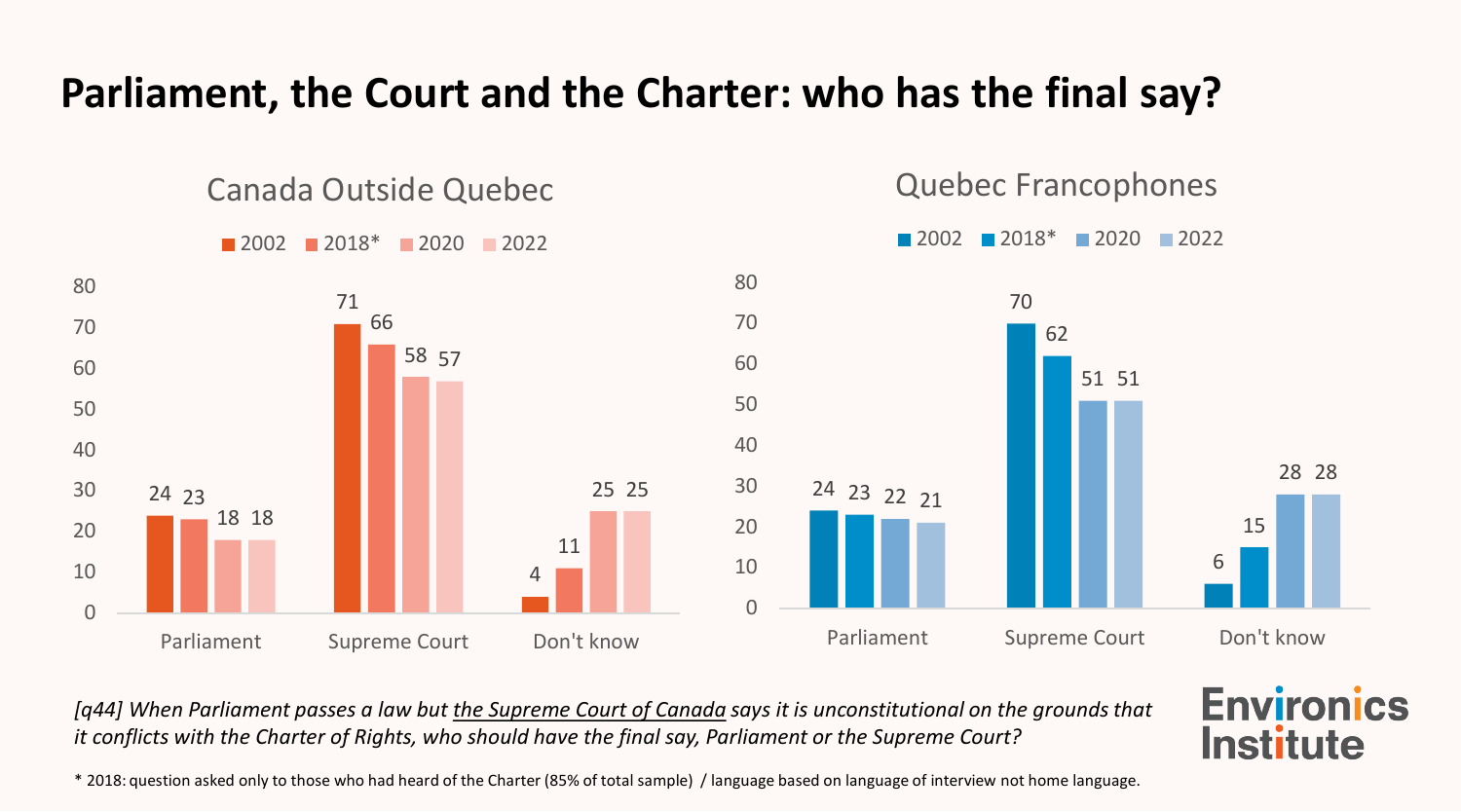### **Parliament, the Court and the Charter: should governments be allowed to override Charter?**



cases, the Canadian constitution gives governments the power to overrule the courts by passing a law, even though the courts have declared it to be unconstitutional because it violates the Charter of Rights and Freedoms. Do you think that governments should or should not have this power?

\* 2018: question asked only to those who had heard of the Charter (85% of total sample)

2002 – CRIC 2018 – Environics Institute

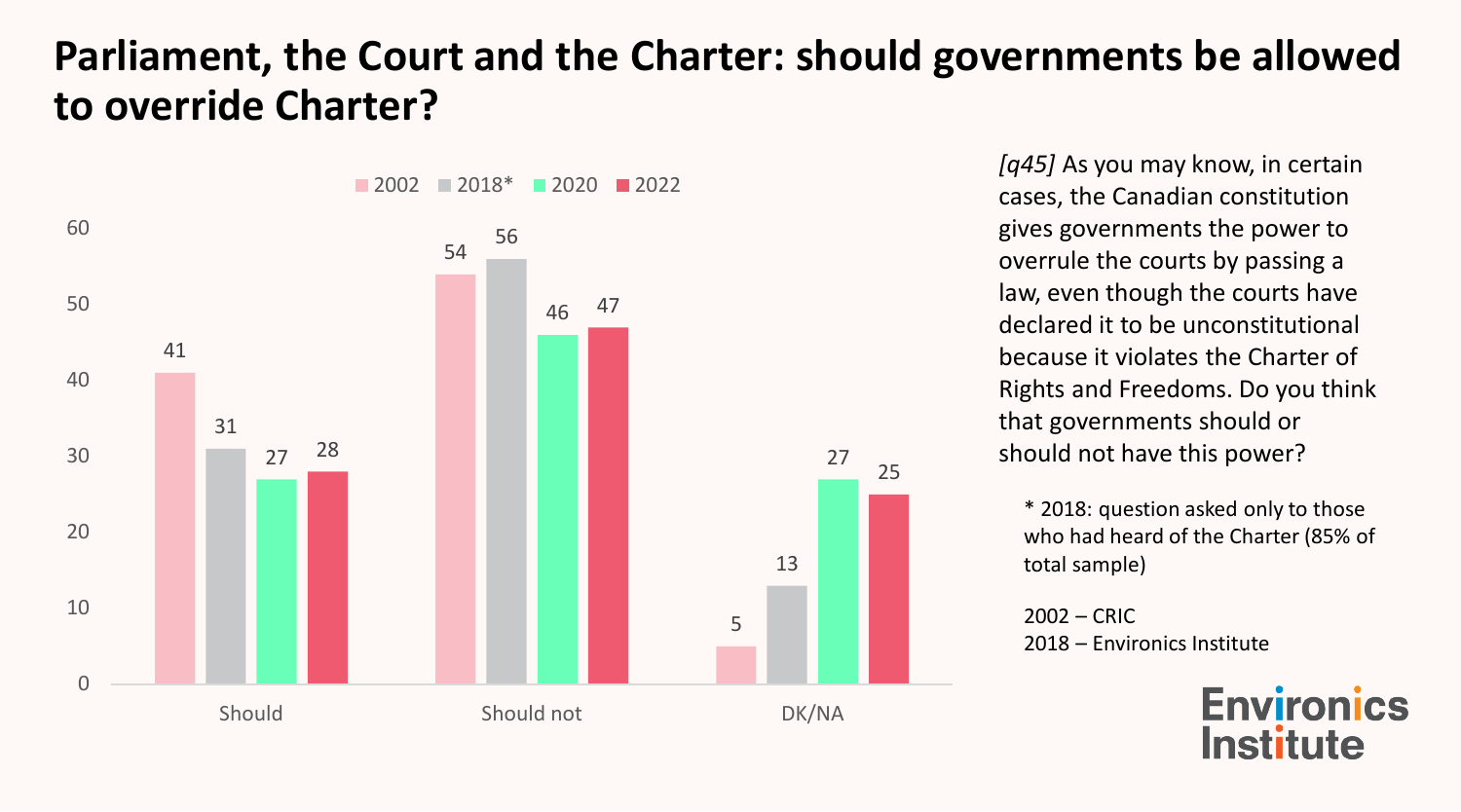### **Parliament, the Court and the Charter: should governments be allowed to override Charter?**



*[q45]* As you may know, in certain cases, the Canadian constitution gives governments the power to overrule the courts by passing a law, even though the courts have declared it to be unconstitutional because it violates the Charter of Rights and Freedoms. Do you think that governments should or should not have this power?

\* 2018: question asked only to those who had heard of the Charter (85% of total sample) / language based on language of interview not home language.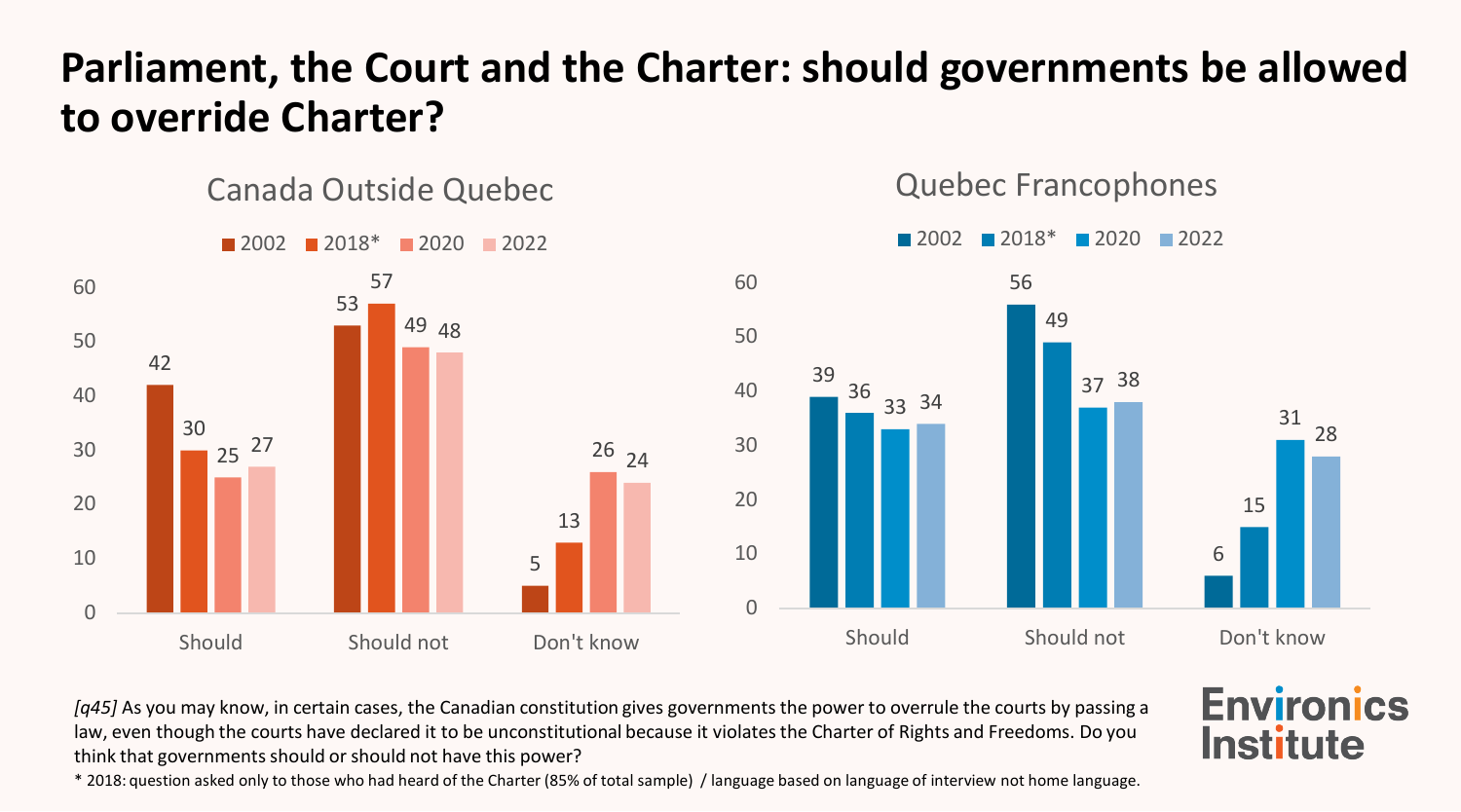## **Parliament, the Court and the Charter** *Quebec francophones only*

Who should have final say?

Should governments have override power?





\* Figures in this chart combine both versions of this question, each asked to half of sample chosen at random.